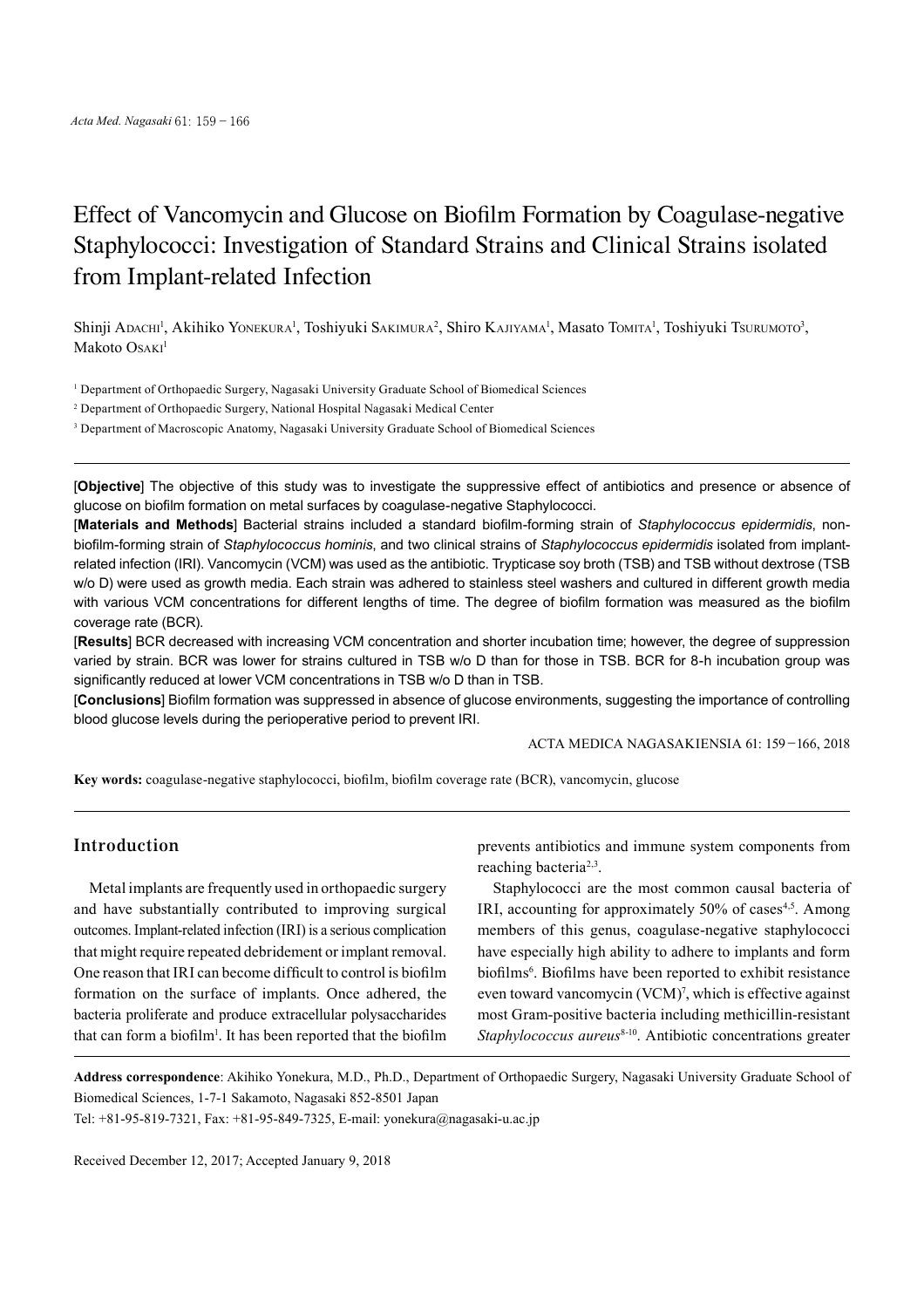than minimum inhibitory concentrations (MIC) are needed to treat IRI<sup>11,12</sup>. Treatment of IRI is further complicated by the fact that optimal antibiotic dose varies depending on the bacterial species and strain.

Diabetes mellitus (DM) is one of the primary host factor complicating IRI treatment. Persistent hyperglycemia due to DM reduces the ability of neutrophils to migrate, adhere, phagocytize bacteria, and kill bacteria, thereby increasing the risk of infection<sup>13,14</sup>. Treatment of IRI in DM patients become difficult by the fact that the immune systems are prevented from reaching bacteria within biofilms<sup>3</sup>. No study has investigated about the importance of blood glucose level to biofilm formation on metal surfaces.

The objective of this study was to clarify the effect of glucose and the suppressive effect of antibiotics on biofilm formation.We investigated the effect of different concentrations of VCM and the presence or absence of glucose in growth media on biofilm formation using not only standard strains but also clinical strains isolated from IRI cases.

# **Materials and Methods**

The study was conducted following the method used in a previous study by Sakimura et al. 10 . Bacterial strains consisted of RP62A (ATCC 35984), a standard biofilmforming strain of *Staphylococcus epidermidis*, SP2 (ATCC 35982), a non-biofilm-forming strain of *S. hominis*, and two clinical strains of *S. epidermidis* (Clinical strain 1 and 2) from IRI cases treated at our institution (Table 1).

| <b>Table 1.</b> The bacteria used in present experiment; |
|----------------------------------------------------------|
| IRI: implant-related infection                           |

| <b>Strain</b>      | <b>Bacterial Species</b> | <b>Characteristics</b>          |
|--------------------|--------------------------|---------------------------------|
| RP62A (ATCC 35984) | S. epidermidis           | Standard biofilm-forming strain |
| SP2 (ATCC 35982)   | S. hominis               | Non-biofilm-forming strain      |
| Clinical strain 1  | S. epidermidis           | Isolated from IRI patient       |
| Clinical strain 2  | S. epidermidis           | Isolated from IRI patient       |

Vancomycin hydrochloride (VCM, Wako, Osaka, Japan) was used as the antibiotic. The MIC of VCM was 1 *μ*g/mL for all bacterial strains. Trypticase soy broth (TSB; Becton-Dickinson, Sparks, MD, USA) and TSB without dextrose (TSB w/o D; Becton-Dickinson) were used as liquid media with different glucose concentrations.Glucose concentration of TSB was 250 mg/dL. Stainless steel washers (diameter: 6.0 mm, thickness 0.5 mm; UW-0306-05; Wilico, Tokyo, Japan) sterilized by ultrasonic cleaning followed by autoclaving were used as the metal substrate for adherence of the bacterial

strains.

After preculturing overnight in liquid medium (TSB or TSB w/o D), bacterial suspensions of each strain in exponential phase were prepared by creating 10-fold dilutions of each preculture using fresh liquid medium. These suspensions were incubated by shaking at  $37^{\circ}$ C until an OD<sub>600</sub> of 0.2 (2.0)  $\times$  10<sup>7</sup> colony forming unit/mL). The bacterial suspensions (1 mL) were then added to 24-well polystyrene microplates (Iwaki, Funabashi, Japan) containing steel washers in each well. After allowing bacteria to adhere to the washers for 5 min, the wells were rinsed twice with phosphate-buffered saline (PBS).

The washers adhered with bacteria were placed in 1 mL of fresh liquid medium and incubated for 2, 4, or 8 h to allow biofilm formation on washer surfaces. The resulting samples were divided into three incubation groups  $(2-h,$ 4-h, and 8-h). After biofilm formation, washers in each of the three incubation groups were again rinsed twice with PBS. The washers were then transferred to 1 mL of liquid medium with VCM concentrations ranging from 0 to 1,024 *μ*g/mL and incubated for 20 h at 37°C.

The quantity of biofilm formation on washers was evaluated as biofilm coverage rate (BCR) following the method by Kajiyama et al. 15 . After fixing the washers with 95% ethanol for 1 min, the washers were dried, stained with 0.5% crystal violet for 5 min, and rinsed with distilled water. After drying thewashers, digital imageswere captured at eight arbitrarilyselected locations on each washer at 450× magnification using a digital microscope (VHX-1000; Keyence, Osaka, Japan). BCR was calculated from the captured images using image analysis software (ImageJ; National Institutes of Health, Bethesda, MD, USA). The experiment was repeated five times.

BCR at each VCM concentration was compared with BCR at the VCM concentration of 0 *μ*g/mL for each strain, incubation time, and presence or absence of glucose. We performed two-way analysis of variance and multiple comparison tests using the Bonferroni method on BCR results, with  $p < 0.05$ considered as significant. SPSS version 22.0 for Windows (IBM, North Castle, NY, USA) was used for statistical analyses.

## **Results**

As representatives of typical macro images, the photographs of the stainless steel washers of 2-h incubation group are shown in Figure 1. The washers of RP62A (Standard biofilmforming strain) cultured in TSB were stained in blue (Figure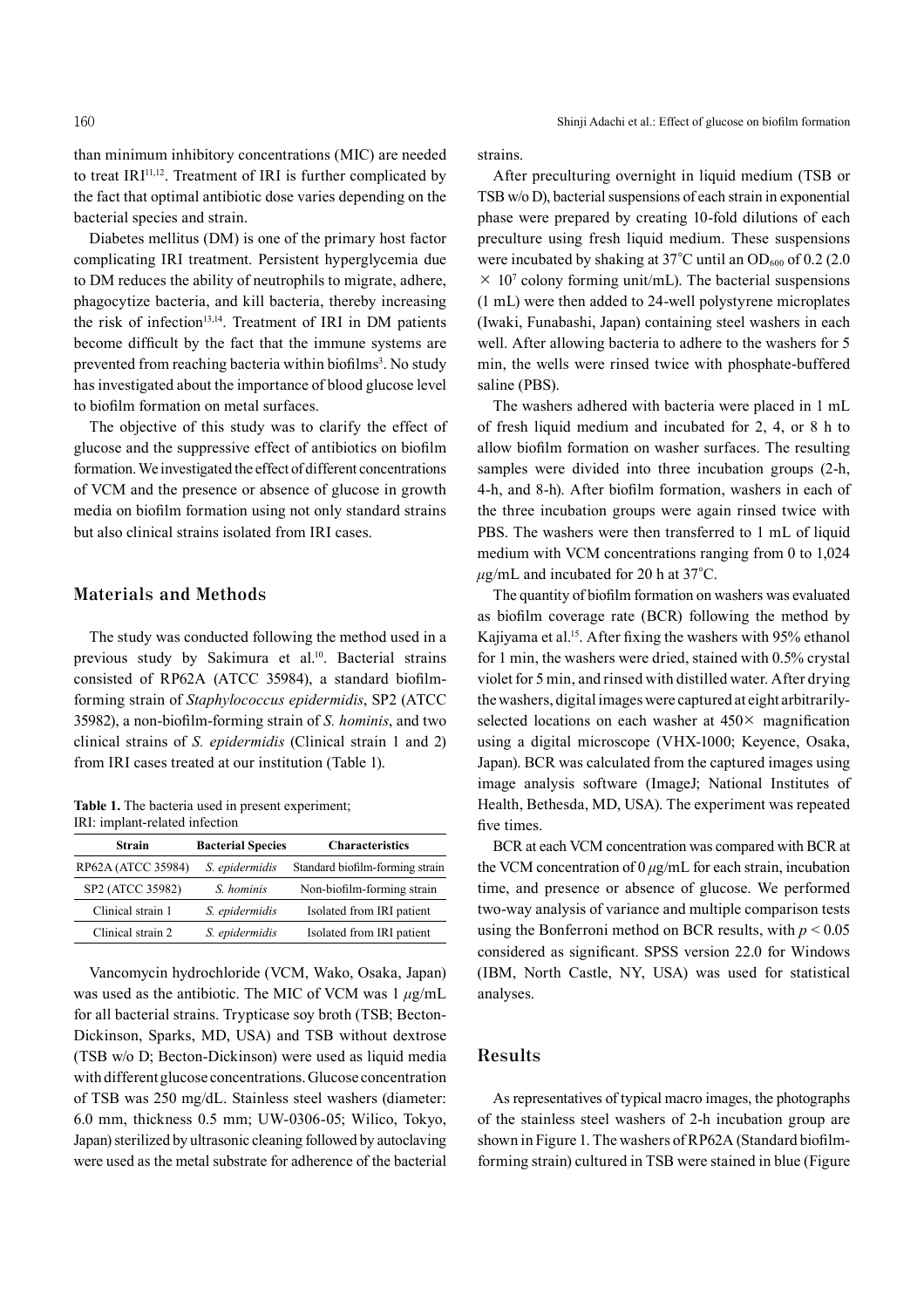1a, 1b). BCR was 100% at VCM concentration 0 *μ*g/mL and was 79% at 8 *μ*g/mL, indicating suppressive effect by VCM against biofilm formation. The washers of RP62A cultured in TSB w/o D were stained in blue (Figure 1c, 1d). BCR was 88% at VCM concentration 0 *μ*g/mL, indicating suppressive effect by absence of glucose against biofilm formation (Figure 1c). BCR was 69% at VCM concentration 8 *μ*g/mL, indicating suppressive effect by both VCM and absence of glucose against biofilm formation (Figure 1d). The washers of SP2 (Non-biofilm-forming strain) cultured in TSB were almost not stained in blue despite at VCM concentration 0  $\mu$ g/mL (Figure 1e, 1f).



**Figure 1.** The photographs of the stainless steel washers of 2-h incubation group as representatives of typical macro images are shown. They indicated the effects of the absence of glucose (c, d) and administration of VCM (b, d, f) on biofilm formation by RP62A (a, b, c, d) and SP2 (e, f). The numbers on the images represent BCR (%).VCM: vancomycin, BCR: biofilm coverage rate, TSB: trypticase soy broth, TSB w/o D: trypticase soy broth without dextrose.

BCR at different VCM concentrations of RP62A incubated in TSB or TSB w/o D for 2, 4, or 8 h were examined (Figure 2). In both TSB and TSB w/o D, BCR tended to decrease with increasing VCM concentration. The reduction of BCR was especially evident for shorter incubation times. BCR of TSB w/o D was lower than that of TSB at most VCM concentrations.

The same experiment was examined using Clinical strain 1 (Figure 3). As with RP62A, BCR tended to decrease with increasing VCM concentration in both TSB and TSB w/o D. The reduction of BCR was especially evident for shorter incubation times. BCR of TSB w/o D was lower than that of TSB at most VCM concentrations. In 8-h incubation group at high VCM concentration, BCRs in TSB w/o D of Clinical

strain 1 were especially lower than those of RP62A (Figure 3c).

BCR at different VCM concentrations using SP2 (Figure 4a) and Clinical strain 2 (Figure 4b) incubated in TSB for 2, 4, or 8 h were examined. The BCRs of these two bacterial strains were as low as about 15% or less at all VCM concentrations, indicating that Clinical strain 2 was considered a non-biofilmforming strain.

### **Discussion**

In thisstudy, we demonstrated for the first time that biofilm formation on metal surfaces is suppressed in absence of glucose environments. In addition, we clarified this suppressive effect using not only standard strains but also clinical strain isolated from IRI. Our results indicated importance of perioperative control of blood glucose levels for preventing IRI.

It is believed that antibiotic-resistance mechanisms of bacteria involve the expression of various genes and proteins<sup>16,17</sup>. The development of antibiotic resistance following exposure<sup>18</sup> and differences in resistance among bacterial species and phenotypes <sup>19</sup> have also been reported. In many cases, biofilm formation plays a role in this antibiotic resistance<sup>17-19</sup>. Numerous studies have investigated the development of antibiotic resistance of bacteria adhered to a surface and in biofilms. Nishimura et al. <sup>9</sup> reported that the antibiotic resistance of bacteria in biofilms is 1,024-fold or greater than that of bacteria in suspension using *Staphylococcus* strains isolated from infected total hip arthroplasty cases. Sakimura et al.<sup>10</sup> used BCR and the viable cell count method to investigate the onset timing of antibiotic resistance accompanying biofilm development by RP62A adhered to stainless steel washers. They found that VCM resistance develops immediately after bacterial adherence and nearly plateaus at 8 h. The MIC of vancomycin of RP62A and Clinical strain 1 were 1  $\mu$ g/mL, however BCR was suppressed when the vancomycin concentration was 4 *μ*g/mL or more after formation of biofilm. This results were consistent with the previous report by Sakimura et al<sup>10</sup>.

Regarding the regulation mechanism of biofilm formation by glucose, You et al. reported the existence of GbaAB (glucose induced biofilm accessory gene), a novel gene of *Staphylococcus aureus*<sup>20</sup> . GbaAB regulates the formation of PIA (polysaccharide intercellular adhesin) which is a component of the biofilm through the ica operon in the presence of glucose. They suggested that the GbaAB regulated biofilm formation at the multicellular aggregation stage rather than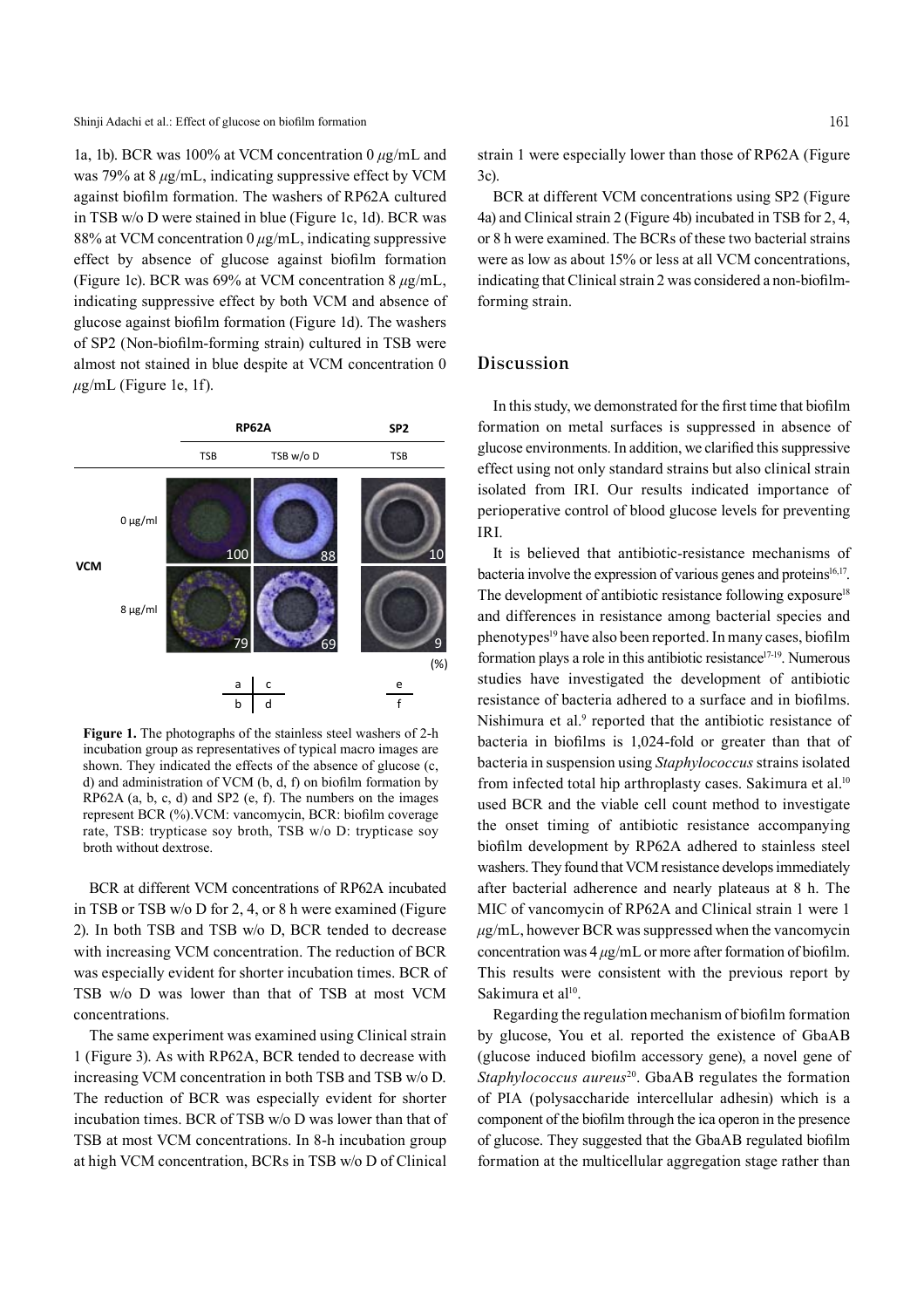

represent mean and error bars indicate SD (n=80). \* p < 0.001 versus BCR at the VCM concentration of 0 *μg/mL*. BCR:<br>hiofilm coverage rate VCM: vancomycin TSB: trypticase sov broth TSB w/o D: trypticase sov broth without **Figure 2.** BCR of RP62A treated with different concentrations of VCM. The culture media used were TSB (black) and TSB w/o D (white). Measurements were conducted after incubating samples for 2 h (a), 4 h (b), and 8 h (c). Values biofilm coverage rate, VCM: vancomycin, TSB: trypticase soy broth, TSB w/o D: trypticase soy broth without dextrose.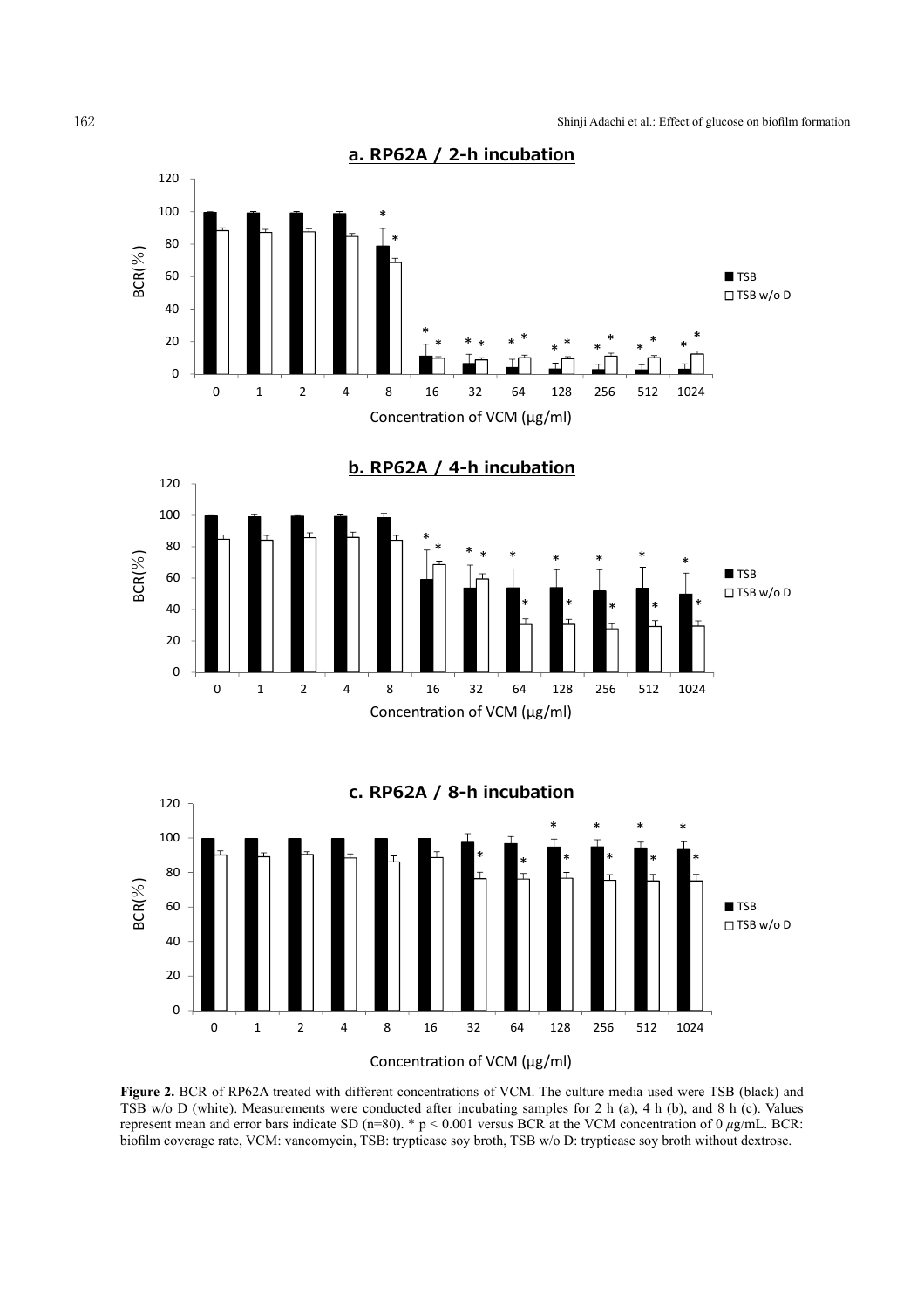

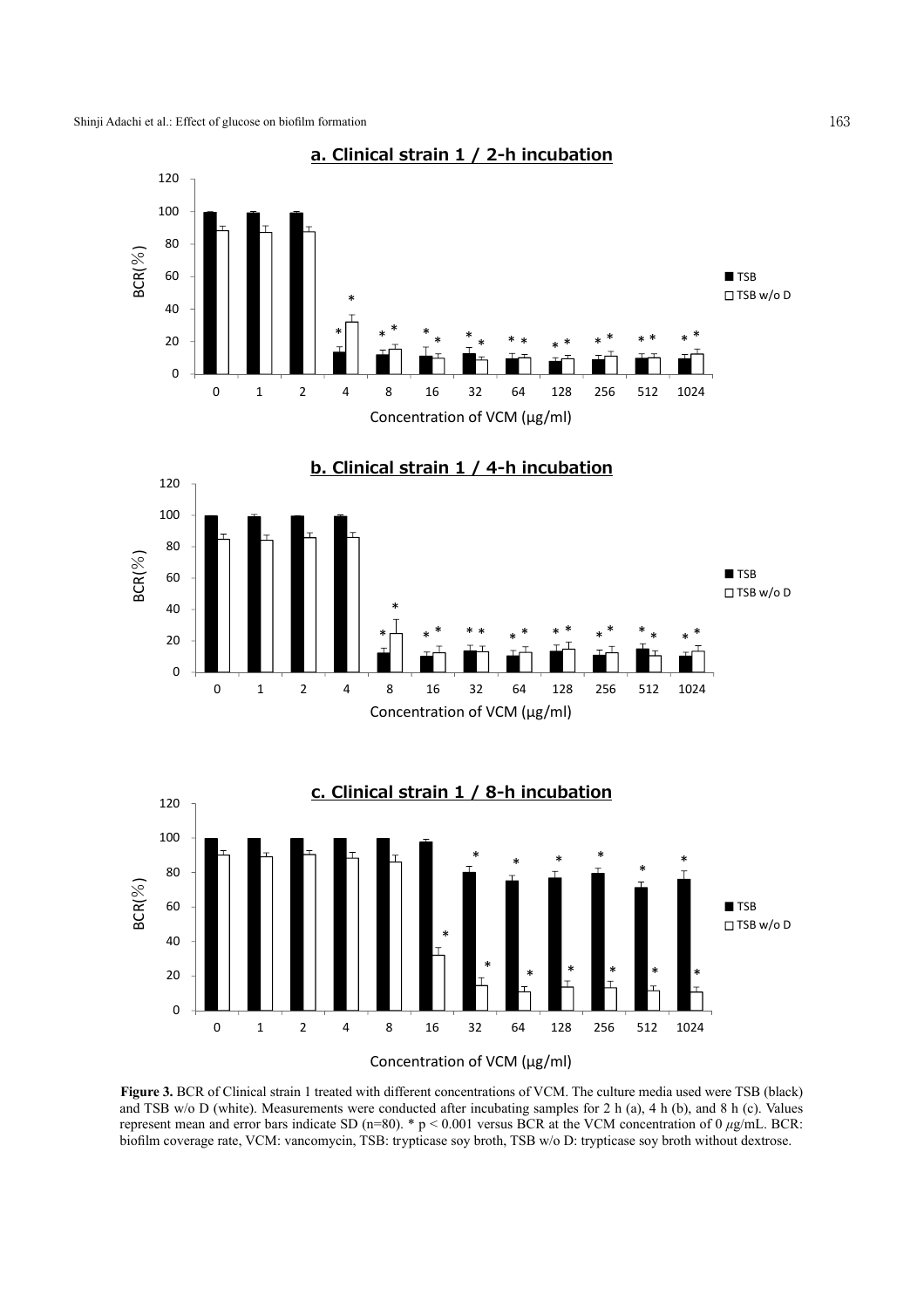

**Figure 4.** BCR of SP2 (a) and Clinical strain 2 (b) treated with different concentrations of VCM. The culture media used was TSB. Measurements were conducted after incubating samples for 2 h, 4 h, and 8 h. BCR: biofilm coverage rate, VCM: vancomycin, TSB: trypticase soy broth.

initial attachment stage. In our study, the VCM concentration at which BCR were suppressed, were the same for TSB and TSB w/o D in the 2-h and 4-h incubation groups. On the other hand, BCR of TSB w/o D were suppressed at a lower VCM concentration than that of TSB in the 8-h incubation group. This result was consistent with the regulation mechanism of biofilm formation via GbaAB reported by You et al. In the 4-h incubation group of RP62A and the 8-h incubation group of Clinical strain 1, the BCR of TSB w/o D was markedly lower than that of TSB at high VCM concentration. This indicates that the presence or absence of glucose in the culture medium markedly regulated BCR in the long time incubation group. The fact that the incubation time and degree of BCR suppression differs between the two strains may be due to the timing and level of expression of GbaAB. Further investigation of GbaAB or genes with similar actions in various bacterial species may lead to clarify the regulation mechanism of biofilm formation by glucose.

Compromised immune function that is caused by DM is the primary host factor complicating IRI treatment. DM causes microangiopathy and alters cytokinin signaling causes microangiopathy and aiters cytokinin signaling<br>networks, increasing the risk of infection<sup>21</sup>. DM is also reported to reduce the ability of neutrophils to migrate, adhere, phagocytize bacteria, and kill bacteria<sup>13,14</sup>. In a clinical study involving 2,316 spinal surgery cases, Olsen et al. <sup>22</sup> found DM to be a risk factor for surgical site infection (odds ratio of 3.5). Mraovic et al. <sup>23</sup> investigated 1,948 cases of total hip arthroplasty and total knee arthroplasty and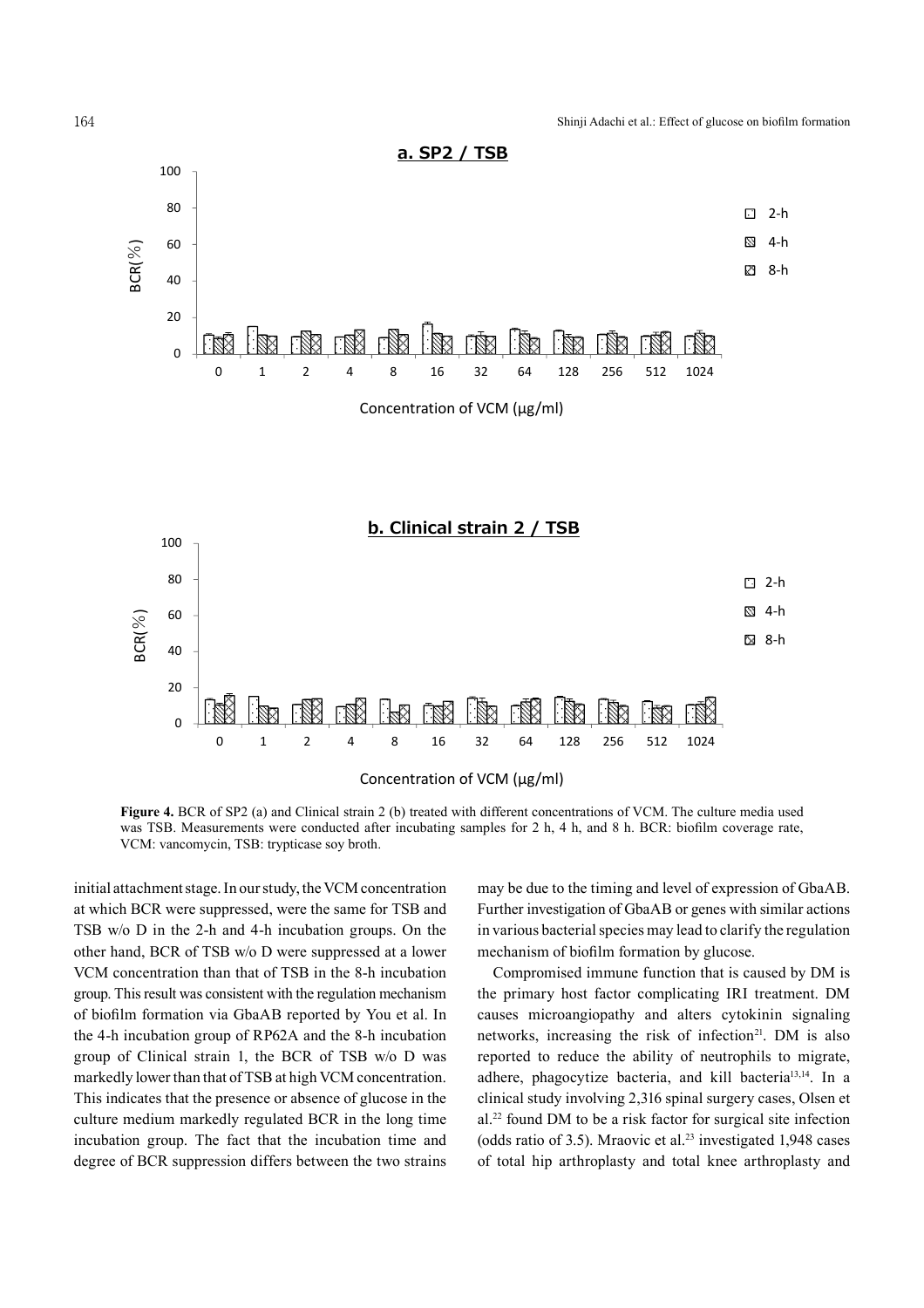found that the risk of post-operative infection doubled when blood glucose was 200 mg/dL or greater. Efforts are currently being made to advocate perioperative control of blood glucose for preventing IRI. The Guideline for the Prevention of Surgical Site Infection 201724 issued by the United States Centers for Disease Control and Prevention strongly advises that blood glucose be maintained under 200 mg/dL in the perioperative period. Our study demonstrated that biofilm formation was suppressed in absence of glucose environments. This suppression was already evident at short incubation times and persisted even after longer incubation times when the suppressive effect of antibiotics was reduced. It suggests the importance to control blood glucose during the perioperative period for preventing IRI.

The ability to form biofilms also differed among strains within the same *S. epidermidis* species. Although the two clinical strains used in this study were both *S. epidermidis*, Clinical strain 1 formed biofilms while Clinical strain 2 had the exact opposite characteristic and did not form biofilms. Even among biofilm-forming strains, the pattern of suppression of biofilm formation by VCM differed between RP62A and Clinical strain 1. The suppressive effect in the absence of glucose environment also differed between these two strains. In particular, one characteristic of Clinical strain 1 was the very evident suppression of biofilm formation after 8-h incubation in TSB w/o D at high VCM concentration. When IRI occurs, it is recommended that identification of the causal bacteria be prioritized over administration of antibiotics. In ourstudy, the antibiotic dose at which antibiotic resistance occurs differed between bacterial strains within the same species. It suggests that assessing the ability to form biofilms also important in the treatment of IRI. It will be useful for decision making to preserve or remove infected implants.

The first limitation of this study is the small number of strains tested. Only two biofilm-forming strains were tested. leaving open the possibility of the existence of strains whose ability to form biofilms is not reduced in absence of glucose environments. The second limitation is that we did not investigate the effect of different glucose concentrations. The glucose concentration of TSB used in this study was 250 mg/dL, which reasonably reproduces high-glucose levels in the clinical environment. In contrast, the glucose concentration of TSB w/o D is 0, representing a profoundly low-blood glucose environment. In this study, we focused on biofilm formation and development over time. Investigating the dependence of biofilm development on glucose concentration may enable us to determine target blood glucose levels for the perioperative period. The third limitation is that we did not investigate the effect of antibiotics other than VCM.

Raad et al. examined the inhibitory effect of VCM, Linezolid, and Daptomycin on biofilm formation of catheter-related infection. Antibiotics were exposed after adherence of MRSA to silicone disks, followed by counting the number of bacteria detached from the biofilm formed on the silicone disks. As a result, Daptomycin suppressed biofilm formation significantly more than VCM and Linezolid<sup>8</sup>. Although there is a difference between silicone disk and metal surface of stainless steel, different results might be obtained when using Daptomycin or Linezolid. The fourth limitation is that the number of viable cell count (VCC) in biofilm was not measured in this study. Sakimura et al. reported the VCC of RP62A at VCM concentration of 32 *μ*g/mL or more in the 2-h incubation group was almost zero. BCR before addition of VCM in the 2-h incubation group was reported to be  $9.5\%$ <sup>10</sup>. In this study, BCR was lower than 9.5% when the VCM concentration was 32 *μ*g/mL or more. It was considered that BCR was decreased by the decreasing of VCC in 2-h incubation group of RP62A. Due to the different incubation time and bacteria strains, it was unclear whether the decrease in BCR was due to the suppression of biofilm formation or the decrease in the number of viable bacteria in this study. The fifth limitation has to do with the use of stainless steel as the only metal substrate. Biofilm formation and suppression of biofilm formation may differ depending on the type of metal substrate. Given that various metals such as titanium and cobalt chrome are currently being used for implants in clinical settings, further investigation is expected.

# **Conclusion**

This study demonstrated that biofilm formation on metal surfaces is suppressed in absence of glucose environments. The results of this study indicated importance of perioperative control of blood glucose levels for preventing IRI.

### **Acknowledgements**

The authors declare that there are no conflicts of interest regarding the publication of this paper.